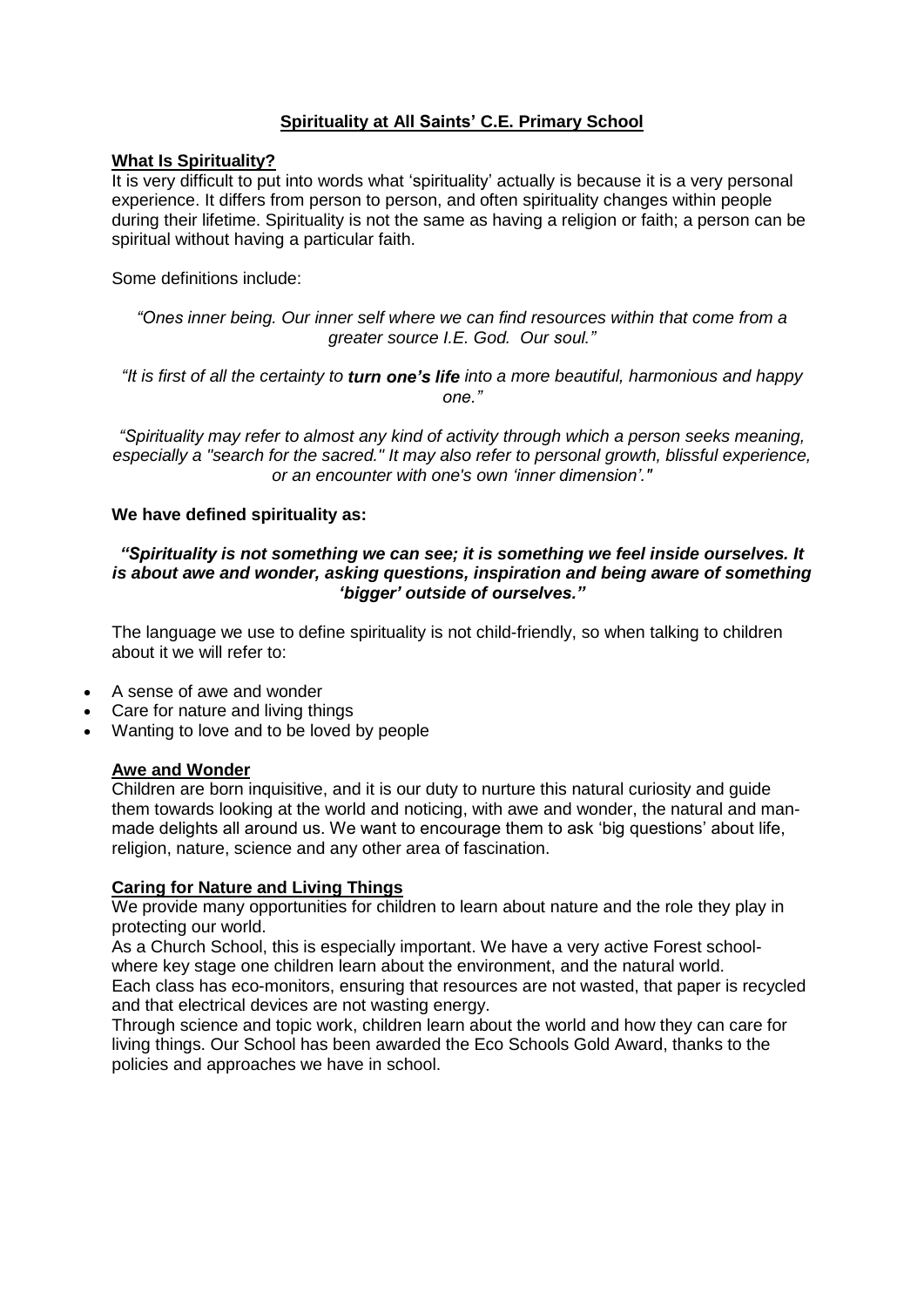# **Love**

We are a very caring school and pride ourselves on our ethos of family. Through our Christian Values, we teach children to care for friends, family and the community. Indeed, our RE curriculum includes learning about those we love and who love us. We hold annual 'Unity day' events in school to celebrate the common values we hold as a community, and use our Christian values to promote love in action, by supporting local charities and good causes. We also offer other family events throughout the school year so children can learn with their family in school. Everything we do is underpinned by our motto: *loving to learn; learning to love.* 

## **How is Spirituality Nurtured?**

Children's spiritual development is fostered through all aspects of our provision. It is about the relationships and the values that we consider to be important, as well as the development of knowledge, concepts, skills and attitudes. We give children opportunities to:

- Express personal beliefs and compare views with others, sharing feelings and opinions through discussions and stories.
- Begin to develop their own system of beliefs which may or may not include religious beliefs.
- Experience a love of learning through rewarding their enthusiasm and by encouraging exploratory play and learning.
- Reflect upon the world around them and show a sense of awe and wonder towards aspects of the natural world or human achievement.
- Reflect on the situations of others through role play, stories.
- Experience a range of stories, music, art, drama and dance

## **Teaching Opportunities and Strategies**

Liz Mills from The Stapleford Centre, a Christian charity fostering Christian engagement in education, has identified 3 ways that schools can provide opportunities for spiritual development:

**WINDOWS:** giving children opportunities to become *aware* of the world in new ways; to *wonder* about life's 'Wow!s' (things that are amazing) and 'Ow!s' (things that bring us up short). In this children are learning *about* life in all its fullness.

**MIRRORS:** giving children opportunities to *reflect* on their experiences; to *meditate* on life's big questions and to consider some possible answers. In this they are learning *from* life by exploring their own insights and perspectives and those of others.

**DOORS:** giving children opportunities to *respond* to all of this; to *do* something creative as a means of expressing, applying and further developing their thoughts and convictions. In this they are learning to *live* by putting into action what they are coming to believe and value.

We provide **WINDOWS** throughout our curriculum and our weekly class worship times, where we provide an opportunity for awe and wonder with a variety of stimuli, including photos, videos, music current events and real-life stories.

As a school we place high value on thinking skills. We use De Bono's Thinking Hats which offer tools for children to use as **MIRRORS** to reflect on the world in different, deeper ways. It allows them to ask and discuss bigger questions and consider their own ideas and beliefs. Through high-quality RE lessons, children are consistently challenged to reflect on their learning *about* religion in order for them to understand the impact it has on people of faith, and make connections between their ideas and those of the different faith communities.